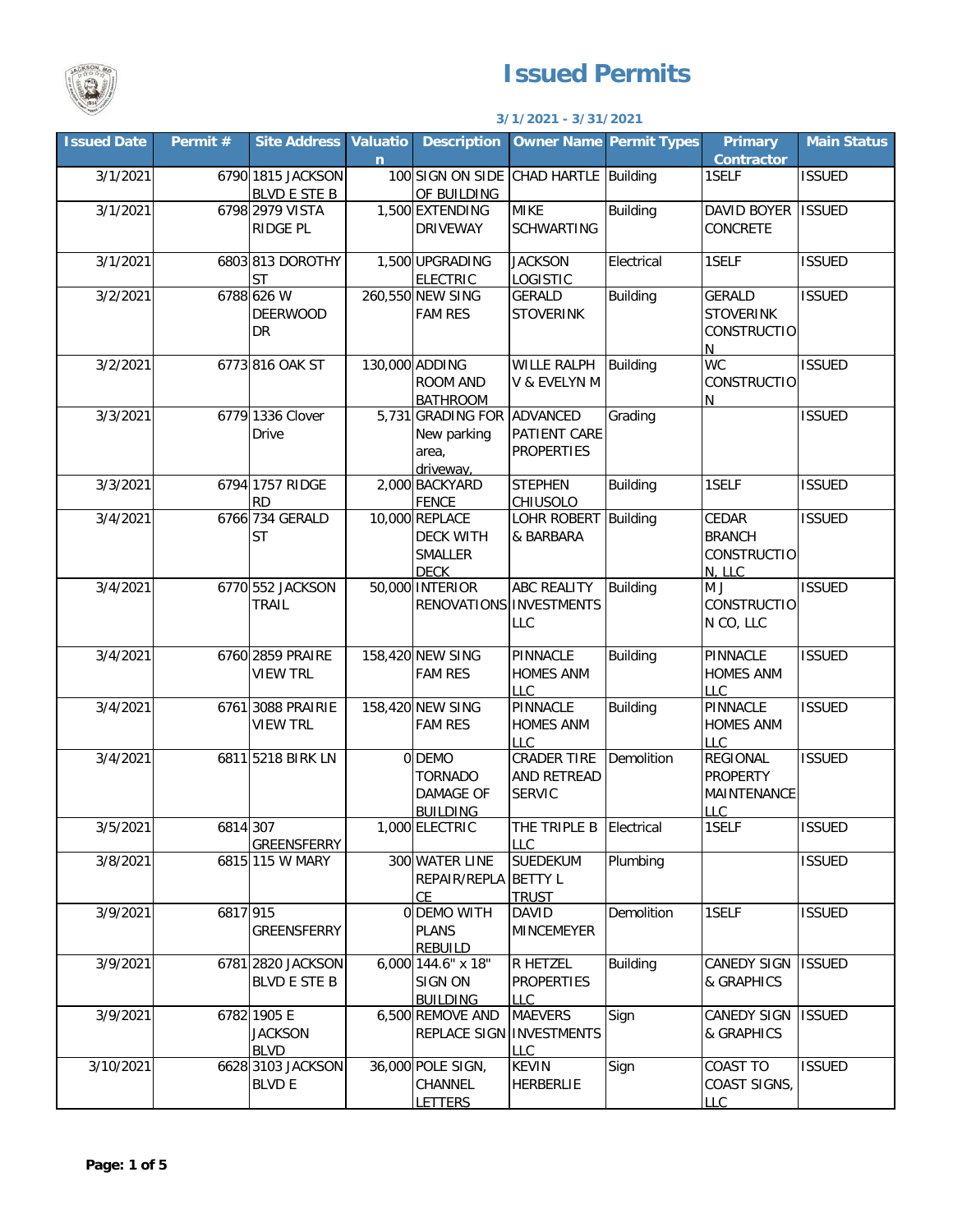| 3/10/2021 |          | 6822 417 B E<br>Washington     |               | 2,750 ADDING A<br><b>GAS LINE FOR</b>           | <b>EMMENDORFE</b> Mechanical<br><b>R LEASING</b> |                 | LANGFORD<br>MECHANICAL           | <b>ISSUED</b> |
|-----------|----------|--------------------------------|---------------|-------------------------------------------------|--------------------------------------------------|-----------------|----------------------------------|---------------|
|           |          |                                |               | <b>NEW METER</b>                                |                                                  |                 | & SHEET<br><b>METAL</b>          |               |
| 3/10/2021 |          | 6802 1211 PAWNEE<br><b>AVE</b> |               | 3,788 EXTENDING<br><b>DECK</b>                  | AMY LAMBERT Building                             |                 | DAVID ALLRED ISSUED              |               |
| 3/11/2021 |          | 6806 722 W                     |               | 203,895 NEW SING                                | JOE & MONA                                       | <b>Building</b> | LILEY                            | <b>ISSUED</b> |
|           |          | <b>DEERWOOD</b><br>DR          |               | <b>FAM RES</b>                                  | <b>NENNINGER</b>                                 |                 | CONSTRUCTIO<br>N                 |               |
| 3/11/2021 |          | 6828 423 PIONEER               |               | 0 <b>INSTALL</b>                                | <b>BRANDON O</b>                                 | Excavating      | <b>CITY OF</b>                   | <b>ISSUED</b> |
|           |          | ORCHARD RD                     |               | WATER METER WILLIAMS                            | <b>CONSTRUCTIO</b>                               |                 | <b>JACKSON</b>                   |               |
|           |          |                                |               |                                                 | N LLC                                            |                 |                                  |               |
| 3/11/2021 |          | 6829 448 JONA<br>GOLD          |               | 0 INSTALL<br><b>WATER METER</b>                 | DOWD CO                                          | Excavating      | <b>CITY OF</b><br><b>JACKSON</b> | <b>ISSUED</b> |
| 3/11/2021 |          | 6830 2753 & 2771               |               | 0 INSTALL                                       | <b>DOWD</b>                                      | Excavating      | CITY OF                          | <b>ISSUED</b> |
|           |          | CORTLAND DR                    |               | WATER METER COMPANYS                            | <b>LLC</b>                                       |                 | <b>JACKSON</b>                   |               |
| 3/11/2021 |          | 6831 1820 & 1822               |               | 0 INSTALL                                       | <b>WREN HOMES</b>                                | Excavating      | <b>CITY OF</b>                   | <b>ISSUED</b> |
| 3/11/2021 |          | LEWIS DR<br>6832 OLD POPLAR    |               | <b>WATER METER LLC</b><br>0 INSTALL             |                                                  | Excavating      | <b>JACKSON</b><br>CITY OF        | <b>ISSUED</b> |
|           |          | <b>RD</b>                      |               | <b>WATER METER</b>                              |                                                  |                 | <b>JACKSON</b>                   |               |
| 3/11/2021 |          | 6833 OLD POPLAR                |               | 0 INSTALL                                       |                                                  | Excavating      |                                  | <b>ISSUED</b> |
| 3/11/2021 |          | 6825 1243<br>DECLARATION       |               | <b>OIINSTALL</b><br><b>WATER METER ELECTRIC</b> | SOUTHEAST                                        | Excavating      | <b>CITY OF</b><br><b>JACKSON</b> | <b>ISSUED</b> |
| 3/11/2021 |          | 6826 2820 PRAIRIE              |               | 0 INSTALL                                       | GENE &                                           | Excavating      | CITY OF                          | <b>ISSUED</b> |
|           |          | <b>VIEW TRL</b>                |               | WATER METER GLORIA                              |                                                  |                 | <b>JACKSON</b>                   |               |
| 3/11/2021 | 6813 210 |                                |               | 8,000 INSTALL                                   | <b>MEYER</b><br><b>MARVIA</b>                    | <b>Building</b> | ALOHA POOLS ISSUED               |               |
|           |          | <b>HENDERSON</b>               |               | <b>ABOVE</b>                                    | <b>ADAMS</b>                                     |                 | & SPAS                           |               |
|           |          | <b>ST</b>                      |               | GROUND                                          |                                                  |                 |                                  |               |
| 3/12/2021 | 6810 460 | MANSFIELD<br><b>PLACE</b>      |               | 8,000 DECK AROUND BRANDON<br><b>POOL</b>        | WINCHESTER                                       | <b>Building</b> | KALLIN                           | <b>ISSUED</b> |
| 3/15/2021 |          | 6809 1336 CLOVER               | 120,000 RAMP, |                                                 | ADVANCED                                         | Driveway        | MEISENHEIME                      | <b>ISSUED</b> |
|           |          | DR                             |               | STAIRS,<br>PARKING LOT,                         | PATIENT CARE<br><b>PROPERTIES</b>                |                 | R CEMENT<br><b>FINISHING</b>     |               |
|           |          |                                |               | RETAINING                                       |                                                  |                 |                                  |               |
| 3/15/2021 |          | 6818 495 STOTLER               |               | 3,200 BLACK CHAIN                               | <b>JENNIFER &amp;</b>                            | <b>Building</b> | <b>BOOTHEEL</b>                  | <b>ISSUED</b> |
|           |          | <b>WAY</b>                     |               | <b>LINK FENCE</b>                               | GREG                                             |                 | <b>FENCE CO</b>                  |               |
| 3/15/2021 | 6821 619 |                                |               | 3,750 BLACK CHAIN                               | <b>HOLZBAUER</b><br><b>KYLIE SEYER</b>           | Building        | 1SELF                            | <b>ISSUED</b> |
| 3/15/2021 |          | 6812 2659                      |               | 3,300 BLACK CHAIN                               | LEDGERWOOD                                       | Building        | <b>BOOTHEEL</b>                  | <b>ISSUED</b> |
|           |          | MANSFIELD PL                   |               | <b>LINK FENCE</b>                               | JOSEPH H &                                       |                 | <b>FENCE CO</b>                  |               |
|           |          |                                |               |                                                 | DEBORAH A<br>UX.                                 |                 |                                  |               |
| 3/16/2021 |          | 6807 3510 DANA DR              |               | 700 STORAGE                                     | MAKAYLA                                          | <b>Building</b> | 1SELF                            | <b>ISSUED</b> |
|           |          |                                |               | <b>SHED</b>                                     | CARTWRIGHT                                       |                 |                                  |               |
| 3/16/2021 |          | 6801 2562                      |               | 1,775 FENCE                                     | <b>BRAD JONES</b>                                | Building        | <b>JAMES</b>                     | <b>ISSUED</b> |
|           |          | <b>JONATHAN DR</b>             |               |                                                 |                                                  |                 | CONSTRUCTIO                      |               |
|           |          |                                |               |                                                 |                                                  |                 | N AND<br><b>FENCING LLC</b>      |               |
|           |          |                                |               |                                                 |                                                  |                 |                                  |               |
| 3/16/2021 |          | 6843 607 W                     |               | 5,300 service                                   | CHELSEA                                          | Electrical      | S H ELECTRIC                     | <b>ISSUED</b> |
| 3/18/2021 |          | WASHINGTON<br>6849 1316        |               | upgrade<br>1,500 PRIVACY                        | EATON<br>JERRY &                                 | <b>Building</b> | 1SELF                            | <b>ISSUED</b> |
|           |          | TANGLEWOOD                     |               | <b>FENCE -</b>                                  | LINDA                                            |                 |                                  |               |
|           |          | DR                             |               | <b>INSIDE</b>                                   | <b>MOWERY</b>                                    |                 |                                  |               |
| 3/22/2021 |          | 6854 3558 DANA DR              |               | 0 RELOCATE<br>WATER METER ELIZABETH             | JONES                                            | Excavating      | CITY OF<br><b>JACKSON</b>        | <b>ISSUED</b> |
|           |          |                                |               |                                                 | <b>ANN TRUST</b>                                 |                 |                                  |               |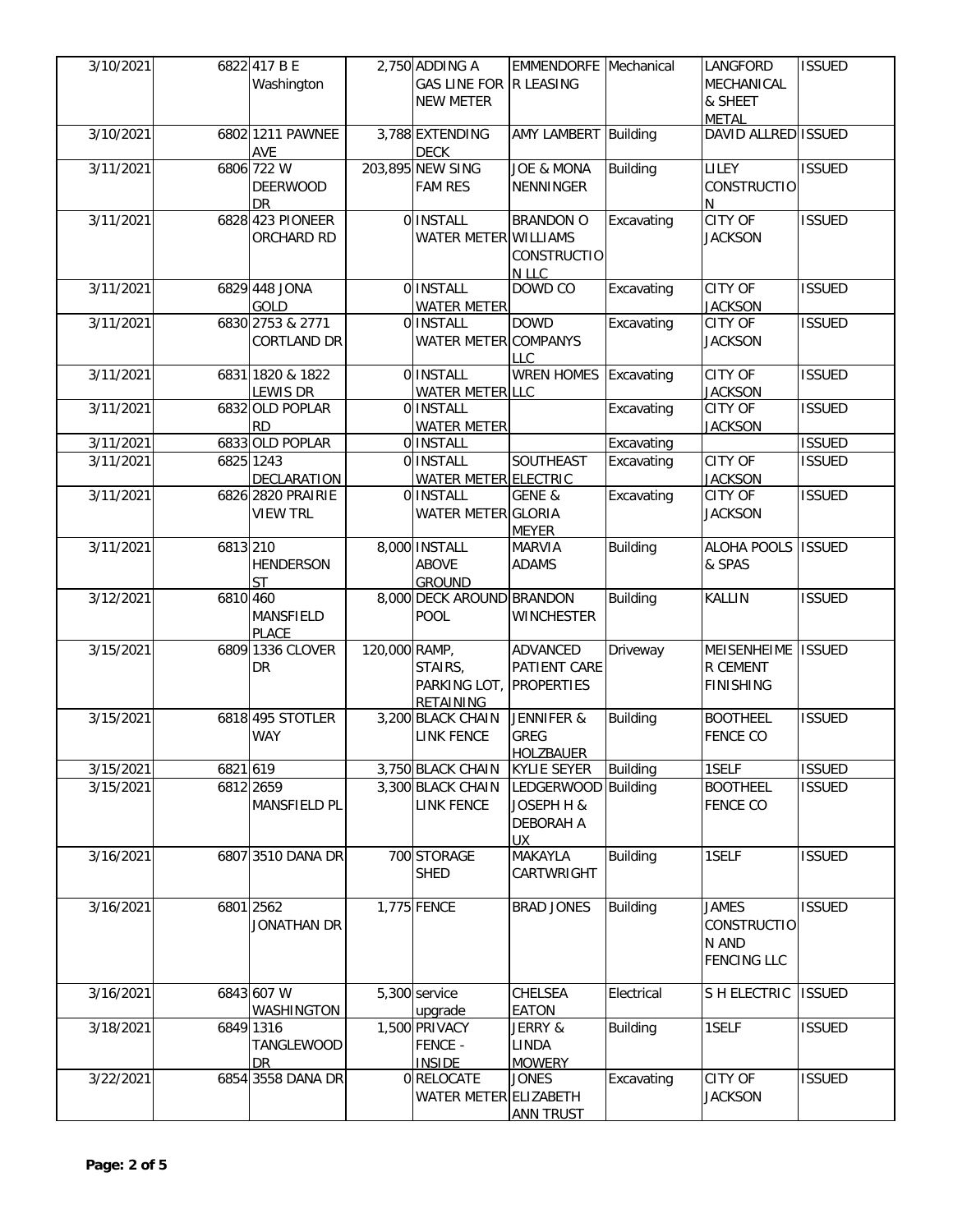| 3/22/2021 |          | 6855 3520 LEMING<br>LN                | 0 RELOCATE<br>WATER METER TIMOTHY J &                               | <b>MENZ</b><br><b>BONNIE F ET</b><br><b>UX</b>        | Excavating      | <b>CITY OF</b><br><b>JACKSON</b>                                                    | <b>ISSUED</b> |
|-----------|----------|---------------------------------------|---------------------------------------------------------------------|-------------------------------------------------------|-----------------|-------------------------------------------------------------------------------------|---------------|
| 3/22/2021 |          | 6856 1015<br><b>WESTBROOK</b><br>LN   | 0 RELOCATE<br>WATER METER WILLIAM R &                               | <b>BEASLEY</b><br>CHRISTY L UX                        | Excavating      | CITY OF<br><b>JACKSON</b>                                                           | <b>ISSUED</b> |
| 3/22/2021 |          | 6857 980 N WEST<br>LN                 | 0 RELOCATE<br>WATER METER LAURA D &                                 | <b>WALTHER</b><br><b>KUCERA</b><br>RONALD A SR        | Excavating      | <b>CITY OF</b><br><b>JACKSON</b>                                                    | <b>ISSUED</b> |
| 3/22/2021 |          | 6858 710 PECAN LN                     | 0 RELOCATE<br>WATER METER NEIL &                                    | <b>DOUGAN R</b><br>ALBERTA M UX                       | Excavating      | CITY OF<br><b>JACKSON</b>                                                           | <b>ISSUED</b> |
| 3/22/2021 |          | 6859 408 N<br><b>GEORGIA</b>          | 0 RELOCATE<br>WATER METER MICHAEL T                                 | <b>BAKER</b>                                          | Excavating      | <b>CITY OF</b><br><b>JACKSON</b>                                                    | <b>ISSUED</b> |
| 3/22/2021 |          | 6860 410 SPRING<br><b>VIEW DR</b>     | 0 RELOCATE<br>WATER METER CAROLYN S                                 | <b>RIDINGS</b>                                        | Excavating      | <b>CITY OF</b><br><b>JACKSON</b>                                                    | <b>ISSUED</b> |
| 3/22/2021 |          | 6861 905 W MAIN<br><b>ST</b>          | 0 RELOCATE<br>WATER METER JEFFREY                                   | <b>RUNNELS</b>                                        | Excavating      | <b>CITY OF</b><br><b>JACKSON</b>                                                    | <b>ISSUED</b> |
| 3/22/2021 |          | 6862 826 ODUS DR                      | 0 RELOCATE<br>WATER METER RICHARD &                                 | <b>WILSON</b><br><b>GAY ET UX</b>                     | Excavating      | <b>CITY OF</b><br><b>JACKSON</b>                                                    | <b>ISSUED</b> |
| 3/22/2021 | 6863 718 | WASHINGTON<br>W                       | 0 RELOCATE<br>WATER METER BOYD R ETAL                               | LANGFORD                                              | Excavating      | <b>CITY OF</b><br><b>JACKSON</b>                                                    | <b>ISSUED</b> |
| 3/22/2021 |          | 6741 3144 SPRING<br><b>LAKE TRAIL</b> | 85,000 INGROUND<br>POOL WITH<br><b>AUTOMATIC</b><br>SAFETY<br>COVER | <b>WARD</b><br><b>BRADLEY L &amp;</b><br>MARNIE K UX  | <b>Building</b> | <b>PREFERRED</b><br>MAINTENANCE<br>INC /<br>AMERICAN<br>POOLS OF<br><b>MISSOURI</b> | <b>ISSUED</b> |
| 3/23/2021 |          | 6765 2313<br>CAMBRIDGE<br><b>RD</b>   | 47,500 IN GROUND<br><b>POOL</b>                                     | <b>NATHAN &amp;</b><br><b>JULIE</b><br><b>HOFFMAN</b> | <b>Building</b> | SUNSET POOL ISSUED<br>SPA & METAL<br><b>LLC</b>                                     |               |
| 3/23/2021 |          | 6823 430 JONA<br><b>GOLD CT</b>       | 171,430 NEW SING<br><b>FAM RES W</b><br><b>BASEMENT</b>             | THE VILLAS<br>OF WEST<br><b>PARK LLC</b>              | <b>Building</b> | <b>BRANDON O</b><br>WILLIAMS<br><b>CONSTRUCTIO</b><br>N                             | <b>ISSUED</b> |
| 3/23/2021 |          | 6824 2618<br><b>CORTLAND DR</b>       | 171,430 NEW SING<br><b>FAM RES W</b><br><b>BASEMENT</b>             | THE VILLAS<br>OF WEST<br>PARK LLC                     | <b>Building</b> | <b>BRANDON O</b><br>WILLIAMS<br>CONSTRUCTIO<br>N                                    | <b>ISSUED</b> |
| 3/23/2021 |          | 6836 2634<br><b>CORTLAND DR</b>       | 188,525 NEW SING<br><b>FAM RES W</b><br><b>BASEMENT</b>             | THE VILLAS<br>OF WEST<br><b>PARK</b>                  | <b>Building</b> | <b>BRANDON O</b><br><b>WILLIAMS</b><br>CONSTRUCTIO<br>N                             | <b>ISSUED</b> |
| 3/23/2021 |          | 6837 2520<br>CORTLAND DR              | 171,430 NEW SING<br>FAM RES W<br><b>BASEMENT</b>                    | THE VILLAS<br>OF WEST<br><b>PARK</b>                  | <b>Building</b> | <b>BRANDON O</b><br>WILLIAMS<br>CONSTRUCTIO<br>N                                    | <b>ISSUED</b> |
| 3/23/2021 |          | 6838 427 PIONEER<br>ORCHARD RD        | 171,430 NEW SING<br><b>FAM RES W</b><br><b>BASEMENT</b>             | THE VILLAS<br>OF WEST<br><b>PARK</b>                  | <b>Building</b> | <b>BRANDON O</b><br>WILLIAMS<br><b>CONSTRUCTIO</b><br>N                             | <b>ISSUED</b> |
| 3/24/2021 |          | 6844 1159<br>TRAILRIDGE<br>DR         | 1,200 PERGOLA ON<br><b>EXSISTING</b><br><b>CONCRETE</b>             | ALAN & JANEY Building<br><b>FOUST</b>                 |                 | 1SELF                                                                               | <b>ISSUED</b> |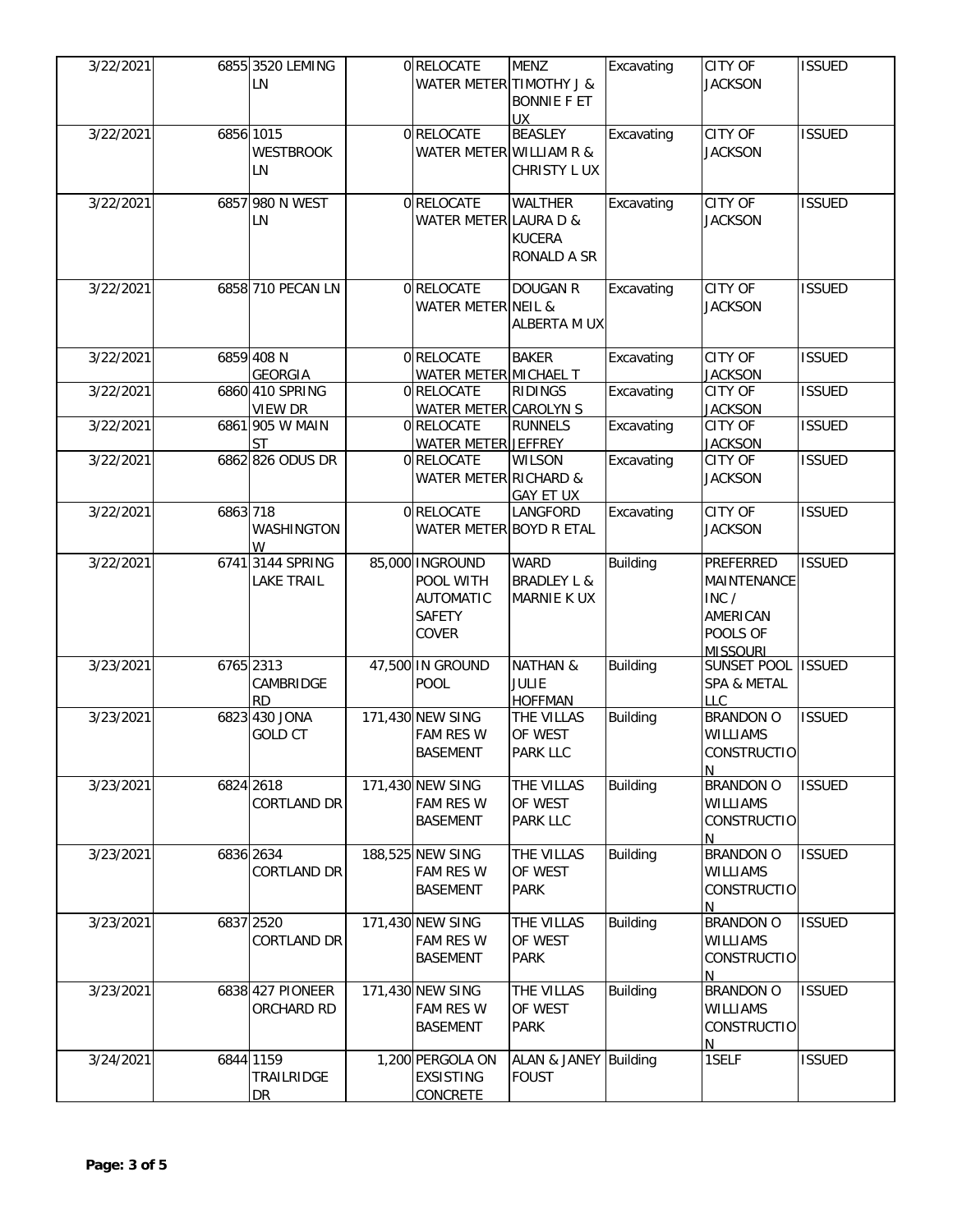| 3/24/2021 |          | 6808 2918 PALMER<br>DR                          | 68,848 INGROUND<br>POOL, FENCE,<br>AND PATIO            | <b>CRYSTAL</b><br><b>HECK</b>                             | <b>Building</b>    | ALOHA POOLS ISSUED<br>& SPAS                                      |                 |
|-----------|----------|-------------------------------------------------|---------------------------------------------------------|-----------------------------------------------------------|--------------------|-------------------------------------------------------------------|-----------------|
| 3/24/2021 |          | 6870 820 OLD CAPE<br><b>RD</b>                  | 1,500 UPDATING<br><b>ELEC PANEL</b>                     | <b>JACKSON</b><br>LOGISTIC                                | Electrical         | 1SELF                                                             | <b>ISSUED</b>   |
| 3/25/2021 |          | 6874 842 GERALD<br><b>ST</b>                    | 7,000 MOVING<br><b>SHOWER IN</b><br><b>BATHROOM</b>     | WHITSON<br>GARY W &<br><b>KIMBERLY F</b><br><b>UX</b>     | Plumbing           | 1SELF                                                             | <b>ISSUED</b>   |
| 3/25/2021 |          | 6846 2209 OLD<br><b>TOLL RD</b>                 | 4,175 CHAIN LINK                                        | <b>REBECCA</b><br><b>BURTON</b>                           | <b>Building</b>    | <b>JAMES</b><br>CONSTRUCTIO<br>N AND<br><b>FENCING LLC</b>        | <b>ISSUED</b>   |
| 3/25/2021 |          | 6847 525 OLD<br>POPLAR RD                       | 2,500 BLACK CHAIN<br><b>LINK FENCE</b>                  | <b>ROLAN</b><br><b>HUFFMAN</b>                            | <b>Building</b>    | <b>JAMES</b><br><b>CONSTRUCTIO</b><br>N AND<br><b>FENCING LLC</b> | <b>ISSUED</b>   |
| 3/25/2021 |          | 6839 2842<br>MANSFIELD                          | 0 REQUEST FOR TODD<br>A 4' VARIANCE JOHNSON             |                                                           | Zoning<br>Variance |                                                                   | COMPLETE        |
| 3/25/2021 |          | 6840 402 W                                      | 0 REQUEST FOR LILMAC, LLC                               |                                                           | Zoning<br>Variance |                                                                   | <b>COMPLETE</b> |
| 3/25/2021 |          | <b>DEERWOOD</b><br>6865 193 TIMBER<br><b>LN</b> | A 4' VARIANCE<br>6,000 80' X 6'<br><b>PRIVACY AND</b>   | <b>DAVID LUCAS</b>                                        | <b>Building</b>    | <b>UFO FENCING</b>                                                | <b>ISSUED</b>   |
| 3/26/2021 | 6867 616 | <b>MULBERRY ST</b>                              | 6,500 24' ABOVE<br><b>GROUND</b>                        | LAWRENCE<br><b>BETH A</b>                                 | <b>Building</b>    | <b>ROOM MATES</b>                                                 | <b>ISSUED</b>   |
| 3/26/2021 |          | 6868 1025<br>CAROLYN DR                         | 6,000 30' ABOVE<br><b>GROUND</b>                        | <b>JOYCE</b><br><b>WIMBERLY</b>                           | <b>Building</b>    | <b>ROOM MATES</b>                                                 | <b>ISSUED</b>   |
| 3/26/2021 |          | 6869 2944 CLEAR<br><b>SPRING PL</b>             | 0 27' X 52" DEEP JASON<br><b>ABOVE</b>                  | CHAVEZ                                                    | <b>Building</b>    | <b>ROOM MATES</b>                                                 | <b>ISSUED</b>   |
| 3/26/2021 |          | 6851 120 SANFORD<br><b>ST</b>                   | 5,000 EXPANDING<br><b>DRIVEWAY</b>                      | <b>BROWN</b><br><b>NATHAN &amp;</b><br><b>BRITTANY UX</b> | Driveway           |                                                                   | <b>ISSUED</b>   |
| 3/26/2021 |          | 6864 1306<br>ROSEBUD DR                         | 4,800 18' X 52'<br><b>ABOVE</b><br><b>GROUND</b>        | <b>STRAEDEY</b><br>PAUL A &<br><b>BRIDGET UX</b>          | <b>Building</b>    | <b>ROOM MATES</b>                                                 | <b>ISSUED</b>   |
| 3/26/2021 |          | 6848 2737<br><b>CORTLAND DR</b>                 | 158,525 NEW SING<br><b>FAM RES</b>                      | <b>BEN DOWD</b>                                           | <b>Building</b>    | <b>DOWD</b><br><b>COMPANYS</b><br><b>LLC</b>                      | <b>ISSUED</b>   |
| 3/26/2021 |          | 6834 2721<br><b>CORTLAND DR</b>                 | 159,735 NEW SING<br><b>FAM RES</b><br><b>UNFINISHED</b> | <b>BEN DOWD</b>                                           | <b>Building</b>    | <b>DOWD</b><br>COMPANYS<br>LLC                                    | <b>ISSUED</b>   |
| 3/29/2021 |          | 6804 2842<br>MANSFIELD PL                       | 138,720 NEW SING<br><b>FAM RES</b>                      | <b>TODD</b><br><b>JOHNSON</b>                             | Building           | 1SELF                                                             | <b>ISSUED</b>   |
| 3/29/2021 |          | 6745 2616 E<br><b>JACKSON</b>                   | 500 INSTALL 2<br><b>SIGNS 48"X48"</b>                   | <b>DAVID</b><br><b>VOSHAGE</b>                            | Sign               | <b>SIGN MASTER</b><br>LLC                                         | <b>ISSUED</b>   |
| 3/29/2021 |          | 6796 2738<br>CORTLAND DR                        | 155,955 NEW SING<br><b>FAM</b><br>W/BASEMENT            | <b>DOWD</b><br>CONTRACTING                                | <b>Building</b>    | <b>DOWD</b><br>CONTRACTING                                        | <b>ISSUED</b>   |
| 3/29/2021 |          | 6797 2617<br>CORTLAND<br><b>DRIVE</b>           | 158,315 NEW SING<br><b>FAM ON SLAB</b>                  | Dowd<br>Contracting                                       | <b>Building</b>    | <b>DOWD</b><br>CONTRACTING                                        | <b>ISSUED</b>   |
| 3/29/2021 |          | 6872 404 MORGAN<br><b>ST</b>                    | 2,090 PRIVACY<br><b>FENCE -</b><br><b>INSIDE</b>        | EDDIE &<br><b>WHITNEY</b><br><b>BOWEN</b>                 | <b>Building</b>    | 1SELF                                                             | <b>ISSUED</b>   |
| 3/30/2021 |          | 6878 604 N<br>MARYLAND                          | 3,000 REPAIR GAS<br><b>LEAK UNDER</b><br>CONCRETE       | THOMPSON<br><b>BILLY J JR &amp;</b><br><b>ROBIN S UX</b>  | Excavating         | LIBERTY<br><b>UTILITIES</b>                                       | <b>ISSUED</b>   |
| 3/30/2021 |          | 6805 5338 JUDEN<br><b>BROOK WAY</b>             | 142,045 NEW SING<br><b>FAM RES ON</b><br><b>SLAB</b>    | <b>BKKS</b><br><b>DEVELOPMEN</b><br>T LLC                 | <b>Building</b>    | <b>BKKS</b><br><b>DEVELOPMEN</b><br>T LLC                         | <b>ISSUED</b>   |